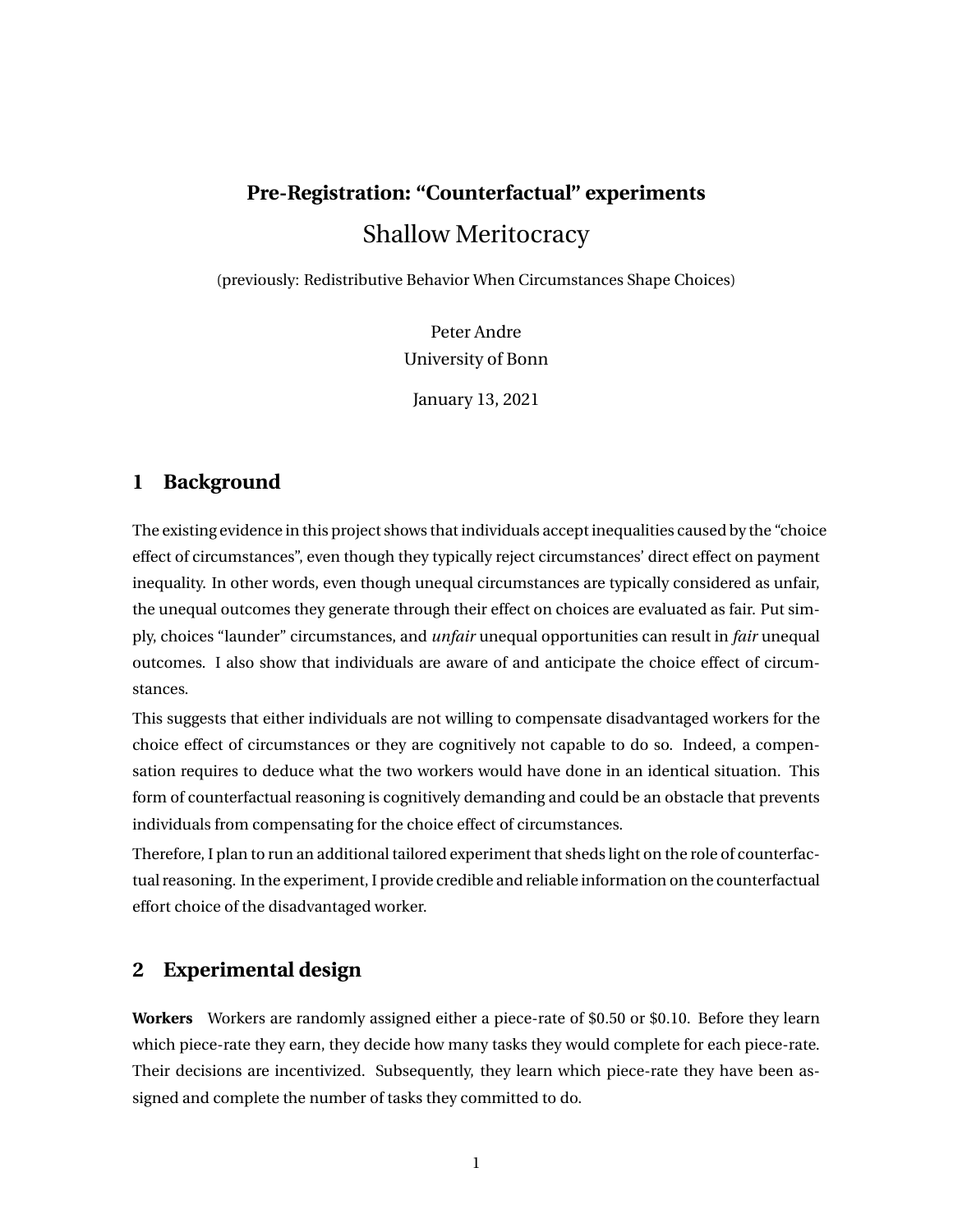**Effort scenarios** As before, each spectator decides whether and how to redistribute the earnings in 8 different scenarios. The scenarios vary how many tasks worker A and worker B (would have) completed and, hence, how much effort each worker (would have) exerted. This means that spectators redistribute earnings conditional on the (counterfactual) effort choices of workers.

**Experimental condition: Baseline** The baseline condition equals *Treatment 4* of the existing preanalysis plan except for minor changes in the instructions. In the baseline condition, worker A is randomly assigned a piece-rate of \$0.50, and worker B is randomly assigned a piece-rate of \$0.10. Spectators are only informed about the workers' choices for their respective piece-rate but NOT about what workers would have done had they earned a different piece-rate.

**Experimental conditions: Counterfactual low/high** These conditions build on the baseline condition but additionally provide respondents with information about what the disadvantaged worker would have done if he/she had also earned a high piece-rate of \$0.50.

- **Counterfactual low**: In the first three scenarios, the disadvantaged worker B **would not have changed his/her effort provision** even for a high piece-rate.
- **Counterfactual high**: In the first three scenarios, the disadvantaged worker B **would have exerted as much effort as worker A** if he/she had earned a high piece-rate.

In scenarios 4-7 of both conditions, a random draw determines to what extent worker B would have changed his/her effort provision.

**Randomization method** Randomization done by a computer in an online survey.

**Randomization unit** Individual.

**Was the treatment clustered?** No.

## **3 Research question and hypotheses**

Does the provision of counterfactual information change the redistributive behavior of spectators? If the complexity of counterfactual reasoning prevented participants from compensating for the choice effect of circumstances, one would expect more redistribution towards the disadvantaged worker in condition *Counterfactual high* than *Baseline*. Moreover, if a higher counterfactual effort choice and hence a stronger choice effect of circumstances matters for spectators' redistributive behavior, one would expect more redistribution towards the disadvantaged worker in condition *Counterfactual high* than *Counterfactual low*.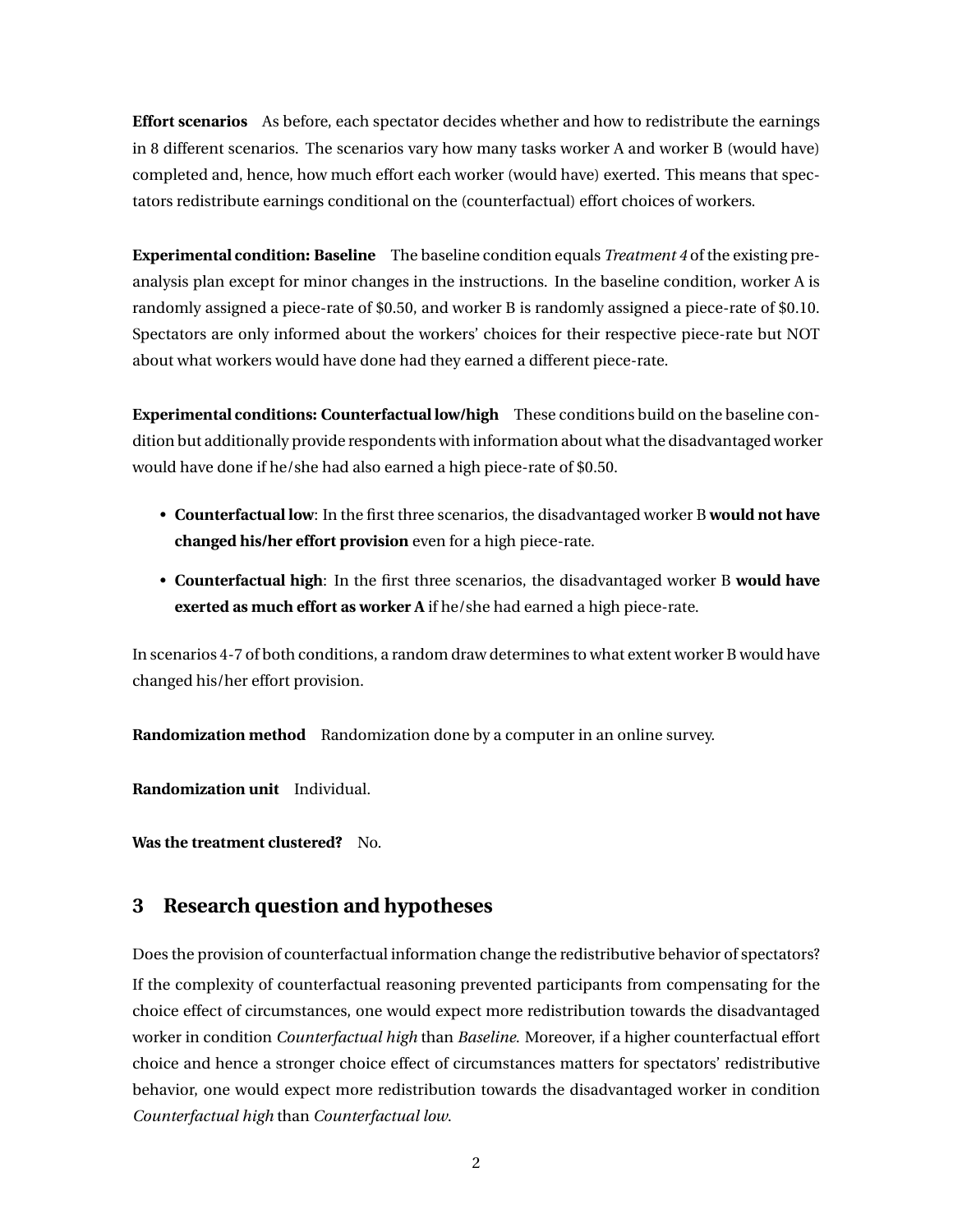#### **4 Main outcome variable**

The main outcome variable is the difference in the shares *p* that are distributed to the workers:  $\Delta_{s} p = \frac{p_{A} - p_{B}}{p_{A} + p_{B}}$  $\frac{p_A-p_B}{p_A+p_B}$  , where  $\Delta_s$  means "share difference". The focus is on spectators' redistribution decisions in the first three scenarios.<sup>1</sup>

A scenario can be described by  $\Delta_s e = \frac{e_A - e_B}{e_A + e_B}$  $\frac{e_A - e_B}{e_A + e_B}$ , the difference in the shares of completed tasks, and  $\Delta_{s} \theta = \frac{e_{A} - \theta_{B}}{e_{A} + \theta_{B}}$  $\frac{e_A - e_B}{e_A + \theta_B}$ , the difference in counterfactual shares of completed tasks if both workers had earned a high piece-rate. *θ<sup>B</sup>* denotes the counterfactual effort choice of worker B in the high piece-rate environment.

I denote the redistribution behavior of respondent *i* in treatment t and effort scenario *e* by  $\Delta s p_{ite}$  =  $\Delta_s p_{it}(\Delta_s e, \Delta_s \theta).$ 

#### **5 Statistical tests**

To test for the equality of redistributive behavior across treatments, I plan to run the following regression:

$$
\Delta_{s} p_{ite} = \beta \times 1 \{i, t, e\} + \varepsilon_{ite}
$$
  
=  $(\beta_{te})_{t \in T, e \in E} \times (1_{ite})_{t \in T, e \in E} + \varepsilon_{ite}$ 

where *i* is an individual, *t* is a treatment (and *T* the set of all treatments), *e* denotes the different effort share levels ∆*se* (and *E* the set of all effort share levels), and 1*i te* is an indicator function that takes the value one only if observation *i te* is for treatment *t* and effort share level *e*. Standard errors are clustered on the respondent level.

To analyze the difference in redistributive behavior across two treatments  $t$  and  $t'$ , I then test two hypotheses with F-tests and t-tests:

$$
\beta_{te} = \beta_{t'e} \quad \text{jointly for all } e \tag{1}
$$

$$
\beta_{te} = \beta_{t'e} \quad \text{separately for each } e \tag{2}
$$

The joint test (1) provides a highly powered joint assessment of differences between the treatments. As a complement, the separate tests (2) provide a more detailed assessment of treatment differences and allow assessing the magnitude and direction of the effects. They are two-sided, and their p-values will be adjusted for multiple hypothesis testing, using the Benjamini-Hochberg procedure to control the false discovery rate.

Additionally, I calculate the mean redistribution decision of each participant across the first three effort scenarios and test whether they differ across treatments.

<sup>&</sup>lt;sup>1</sup>A comparison of redistribution behavior in scenarios 4-7 where the counterfactual effort decision of worker B is randomized also allows to test t he hypotheses.